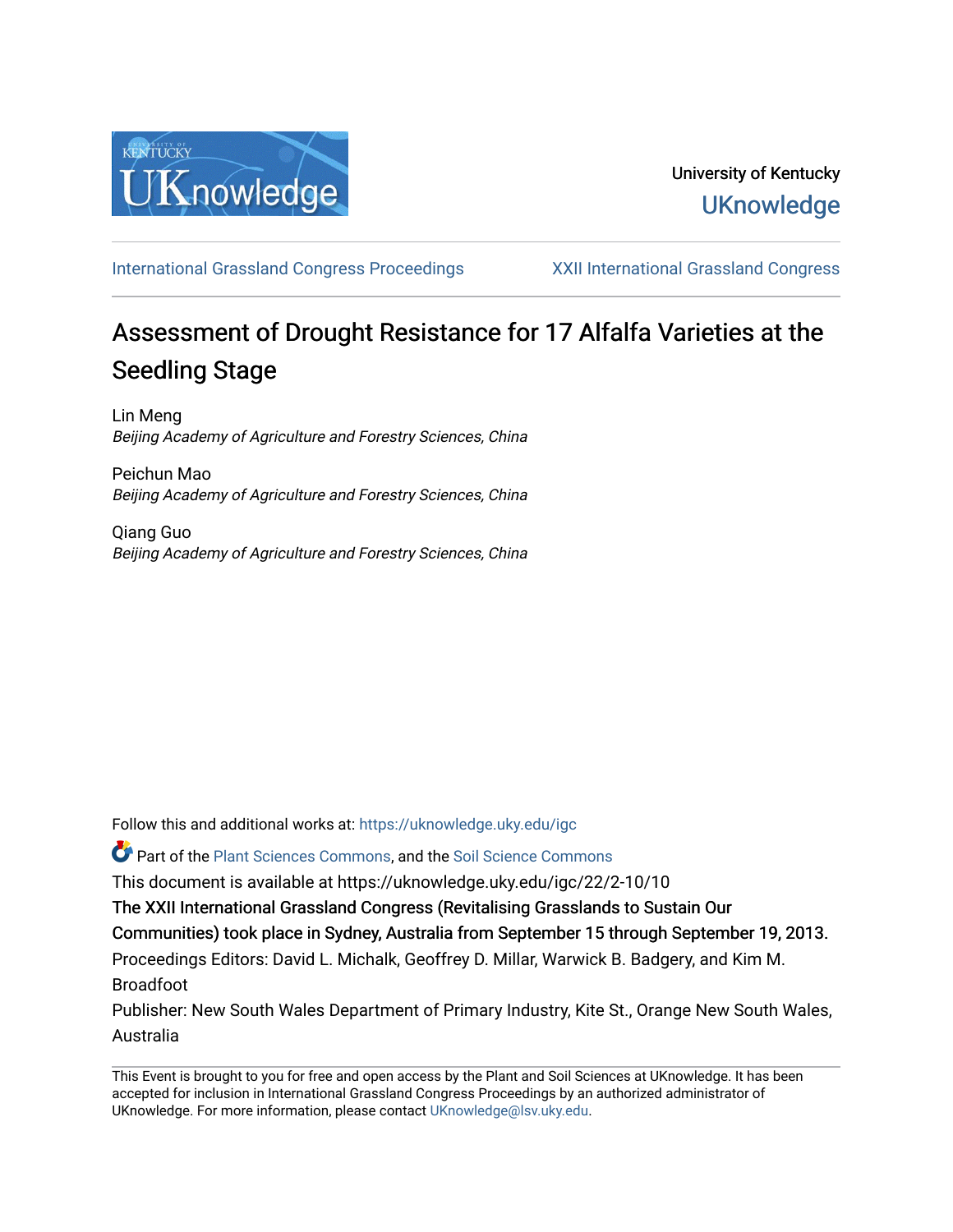# Assessment of drought resistance for 17 alfalfa varieties at the seedling stage

## *Lin Meng, Peichun Mao and Qiang Guo*

Beijing Research and Development Center for Grass and Environment, Beijing Academy of Agriculture and Forestry Sciences, Beijing 100097, People's Republic of China

Contact email: menglin9599@sina.com

**Keywords:** Alfalfa, drought resistance, assessment.

#### **Introduction**

Alfalfa is a crop of relative water demand, and the good quality, the high and stable yield could be obtained directly depending on water supplies and strong or weak drought resistance ability of alfalfa cultivars(Geng 1995; Chen and Jia 2000). To guide steady and effectively development of alfalfa industrialization in the arid and semi-arid regions of China, we systematically selected the excellent drought resistant alfalfa cultivars, and then identified and assessed their drought resistant capacity. In this study, a pot experiment was conducted by simulating drought stress in a greenhouse to assess the drought resistance of seventeen alfalfa cultivars at home and abroad during seedlings period, which aim at selecting a high quality and yield perfectly suited to growing alfalfa cultivars.

#### **Methods**

The pot experiments were conducted by simulating drought stress in a greenhouse to assess the drought resistance of 17 alfalfa cultivars during seedlings stage. Fifty seedlings were transplanted into each of three experimental plastic pots (23 cm diameter  $\times$  20 cm height) filled with 3.5 kg farmland soil: turf soil: sand mixture (2:2:1, v:v:v). Once plants had three or four leaves, seedlings were treated for 0d, 4d, 8d and 12d under different drought conditions, and leaves were harvested at 9:00 am, respectively. The leaf relative water content (LRWC) was measured by weighing method, the leaf relative membrane permeability (LRMP) was determined by conductivity meter, and the leaf free proline content (LFPC) was performed using triketohydrindene hydrate methods (Zhou 1995). The change rates of these physiological indexes were performed one-way analysis of variance (ANOVA) and cluster analysis using SAS 8.0 and weighted Euclidean distance methods, respectively.

## **Results**

With the prolonging of drought stress time, the LRWC reduced gradually in all alfalfa cultivars, and the declining rate showed the trend of acceleration. Under drought stress for 12d, LRWC reached more than 60% in DK140 and Zhaodong cultivars, while its change rates were only 22.9% (DK140) and 22.1% (Zhaodong) relative to the control (0d), indicating its exhibited strong ability of leaf water holding; the change rates was however 48.7% (Grandeur), 44.9% (WL323MF), 42.3% (8920MF) or 41.9% (DK134) with large variation range, suggesting the ability of leaf water holding and drought resistance had relatively poor.

The LRMP of all alfalfa cultivars showed an increase trend with the prolonging of the treatment time. Compared with the control, the change rates were 273.8% (Zhaodong), 281.2% (CW400), 309.0% (DK140) or 312.3% (No. 1 Gongnong), in contrast to that, they reached 823.8%, 816.3%, 757.4% and 715.9% in 8920MF, WL323MF, Forerunner and Grandeur, respectively.

The LFPC followed an increase trend in all alfalfa cultivars with the increase of treatment time. The change rates of CW400, 8925, DK140 and Zhaodong cultivars were less than 4000% compared to others, which showed the stronger drought resistance capacity; while the LFPC were more than 4000% among WL323MF, 8920MF, Grandeur and DK143.

The change rates of LRWC, LRMP and LFPC were analyzed using the weighted Euclidean distance methods of cluster analysis, 17 alfalfa cultivars were divided into three groups based on the different drought resistance, *e.g.* the stronger (Zhaodong, CW400, DK140 and 8925), the medium (No.1 Zhongmu, Xiangjiang Daye, No. 1 Gongnong, Algonquin, Forerunner, Phabulous, DK127, DK134, DK124 and DK143) and the weaker (Grandeur, WL323MF and 8920MF) (Fig.1).

#### **Conclusions**

With the prolonging of treatment time, the LRWC of 17 alfalfa cultivars showed a decline trend, accompanied with the enhancement of RMP and Pro contents. This suggested that the change rates of these physiology indexes which can identify and assess drought resistance of alfalfa during seedlings stage, is a practical way. 17 alfalfa cultivars could be divided into three groups based on the different drought resistance, *e.g.* the stronger (CW400, DK140 and 8925), the weaker (Grandeur, WL323MF and 8920MF) and other cultivars belong to medium.

#### **References**

- Geng HZ (1995) 'China alfalfa'. (Agriculture Press: Beijing).
- Chen MJ, Jia SX (2000) ′Chinaforage plant′. (China Agricultural Press: Beijing).
- Zhou Q (1995) 'Guide of plant physiological and biochemical experiments'. (China Agricultural Press: Beijing).